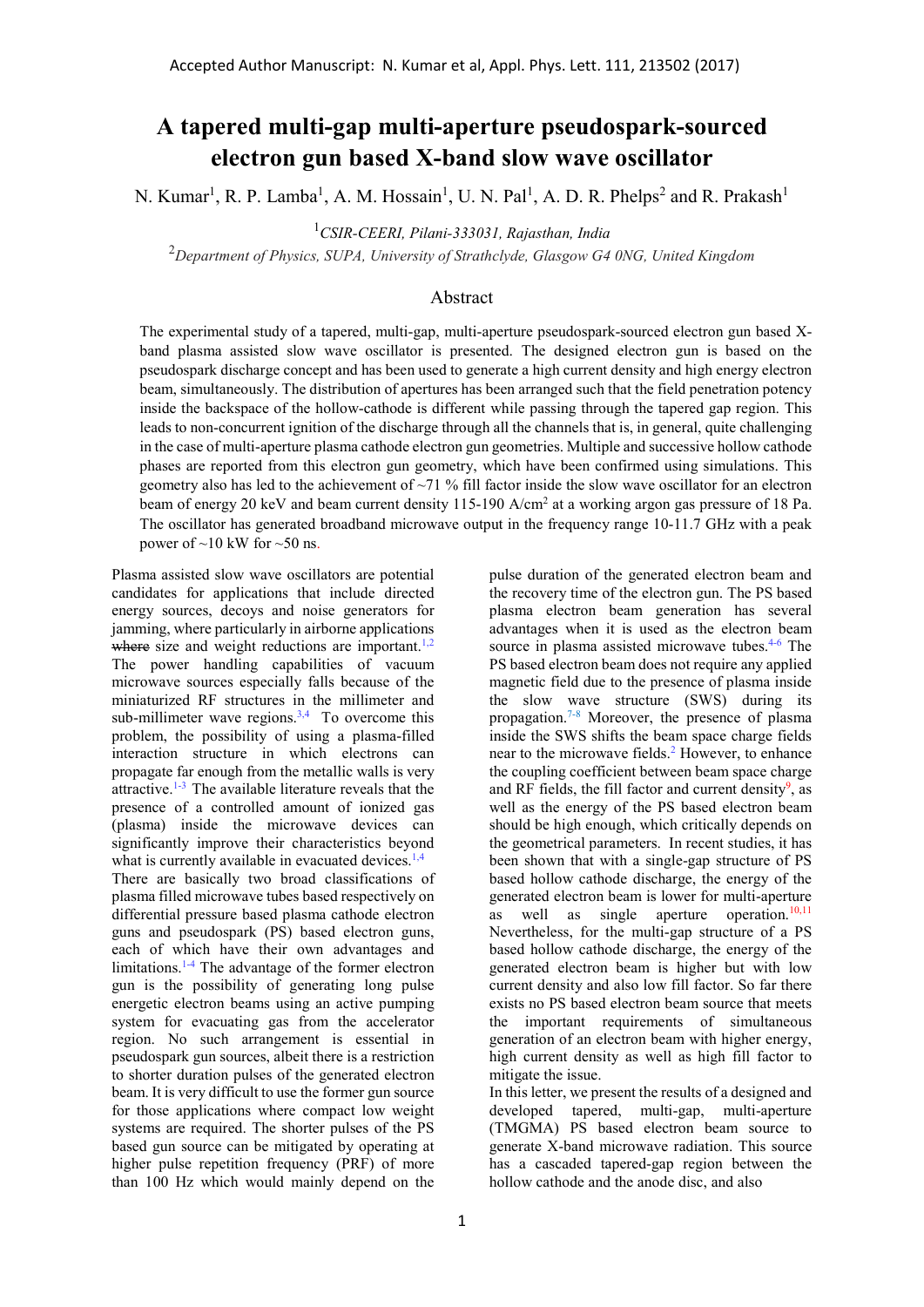

multiple aperture channels developed on the surface of the anode disc.

A schematic and a photograph of the X-band slow wave oscillator consisting of the TMGMA PS based electron beam source, a SWS and conical horn antenna are shown in Figs.  $1(a)$  and Fig.  $1(b)$ , respectively. In this TMGMA PS based electron beam source, the cascaded structures of 4 floating anodes and 5 insulators along with optimized tapering have been used. This cascaded structure is placed in between the hollow cathode and anode disc arrangement with proper vacuum sealing as shown in Fig.1 (a). The hollow cathode has a 3 mm diameter aperture whereas the anode disc has 33 equi-spaced apertures of 1mm diameter each placed within the 10 mm diameter periphery in the anode disc (see insert image in Fig. 1 (b)). The apertures of diameter 1mm are radially distributed with spacing of 1.5 mm between them on three pitch circle diameters (PCDs) apart from central aperture. The spacing between each individual aperture has been kept as 0.5 mm so that there will be a uniform cumulative effect. The strength of the electric field inside the backspace of the hollow cathode region varies with the distance between the anode aperture on three different PCDs and the hollow cathode aperture in the tapered gap region. This can lead to non-concurrent ignition of the discharge through all the channels and enables generation of the electron beam in multiple stages of the hollow cathode phase followed by the conductive phase. In the developed PS based electron beam source, the multiple apertures enable propagation of high beam current due to an increase in perveance and high fill factor (i.e.  $\sim$ 71 %) inside the SWS.

Accordingly the SWS has been taken as a rippled wall cylindrical waveguide having an internal radial profile given by R (z) =  $R_0$  +h cos (k<sub>0</sub>z), where  $R_0$  = 17 mm is the mean radius,  $h = 5$  mm is the ripple height,  $z_0 = 10$  mm is the corrugation periodicity,  $k_0$  $= 2 * pi/z<sub>0</sub>$  is the wavenumber and  $z = 0-90$  mm is the axial distance. In order to launch the generated microwave output, a conical horn antenna has been designed and constructed. Since the shape of the

SWS is cylindrical, the shape of the antenna is taken as conical. The shape of this antenna can be defined as a hollow pipe of circular cross section, which has been flared to a larger opening. The design parameters have been optimized for maximum dissipation of the spent beam electrons and minimal impact of the spent beam electrons on the Perspex window by measuring the percentage of collision counts. It has been estimated that for a 20 keV beam energy and a maximum 100 A beam current, only  $\sim$  8 % of the electrons may impact on the Perspex window, whereas  $\sim$  92% of the spent beam electrons are dissipated. The optimized design parameters are radius of feed 14.35 mm, length of antenna 235.6 mm, radius aperture 90.9 mm and flare angle 18<sup>0</sup>.

Experiments have been performed on the PS based electron beam source. The anode was kept grounded while a negative voltage of 20 kV was applied to the hollow cathode at an argon pressure of 18 Pa. A typical V-I waveform for the developed electron gun is shown in Fig. 2. Multiple hollow cathode phases have been observed, namely hollow cathode phase I  $(30 \text{ A}/115 \text{ Acm}^2/18.5 \text{ keV})$  and hollow cathode phase II (50A/ 190 Acm<sup>-2</sup>/13 keV). The energy spread observed during the first hollow cathode phase is 18-19 keV while during the second hollow cathode phase it is 12-16 keV. The generated electron beam then propagated inside the SWS. The front edge of the electron beam ionizes the gas and forms the plasma, while the electrons following the beam repel the plasma electrons to form the ionchannel which eliminates the requirement for an applied magnetic field. $5$  The propagated electron beam interacts with the slow wave structure and leads to the generation of the microwave signal. The observed real time microwave signal is shown in Fig. 3. The real time signal has been obtained using a microwave detector system consisting of receiving horn antenna, attenuators, adaptors, standard X-band band pass filter, high frequency cables and 13 GHz high bandwidth oscilloscope. The frequency of the generated microwave signal has been obtained using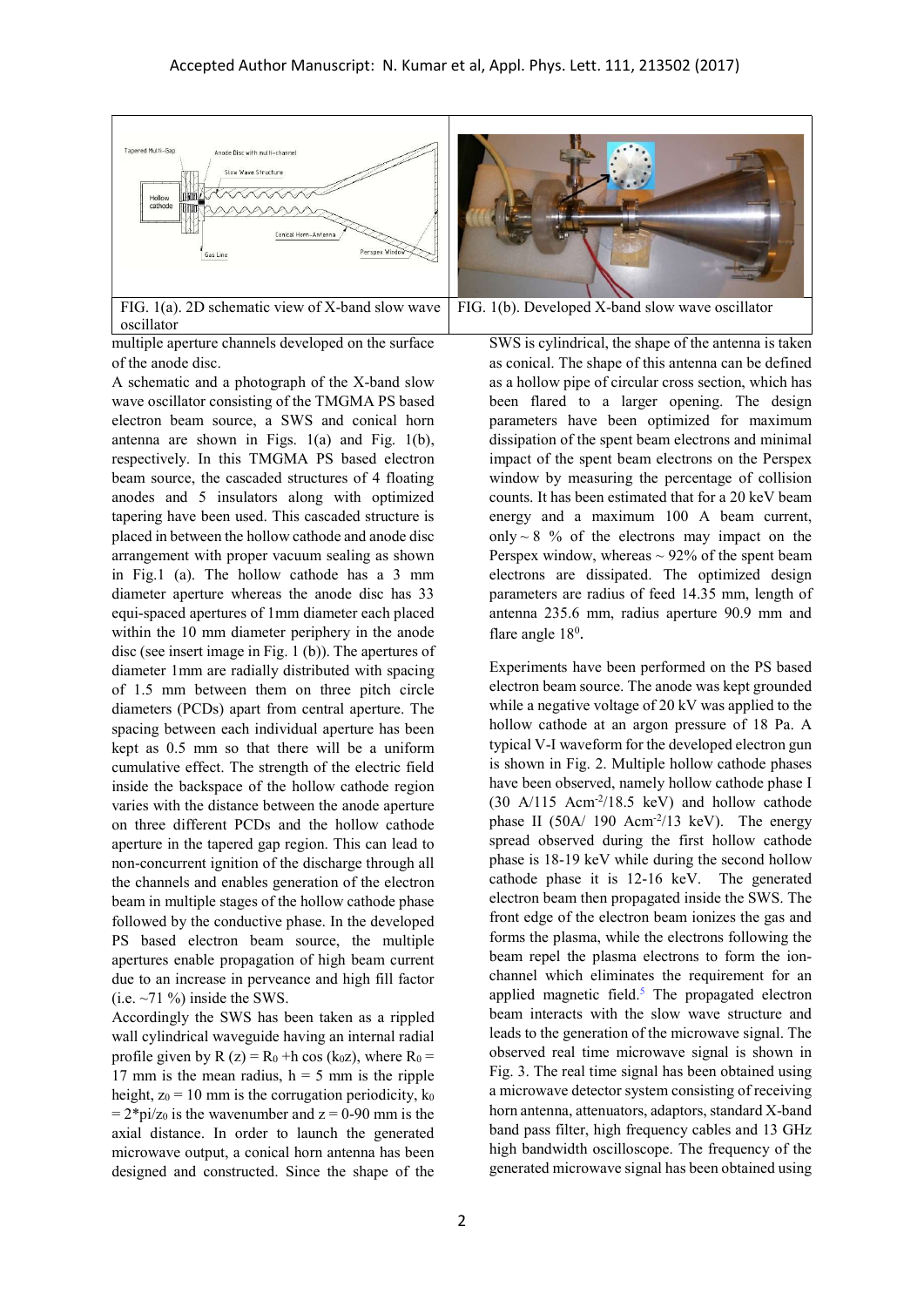a Fast Fourier Transform (FFT) and it ranges between 10-11.7 GHz during the multiple hollow cathode phase generation of the electron beam (see Fig. 4). The measured peak power of the generated signal is  $\sim$ 10 kW for  $\sim$  50 ns during the hollow cathode phase. It has been deduced by considering the free space loss of 32 dB, a calibrated attenuator loss of 10 dB and component losses of 3 dB.

The frequency of the generated signal is also influenced by the beam plasma frequency. This frequency shift has been obtained using the beam plasma frequency, which is deduced from the experimental data using the relationship  $\omega_{be} = (e^2 n_b / \gamma \varepsilon_0 m_e)$  where  $\gamma$  is the relativistic factor ( $\gamma$ =1.04 i.e. close to 1 for a 20 kV applied

gas pressure

voltage) and  $n_b$  is the electron beam number density. Considering the beam plasma frequency and Doppler shift term, the beam dispersion relation becomes, 12,13

$$
\omega = k_z v_z \pm \omega_{be}
$$

which leads a shift in the frequency in the range 0.5 GHz to 2.75 GHz and is clearly shown in Fig. 5. The addition of plasma frequency has increased the bandwidth of the developed plasma assisted slow wave oscillator. This wide variation of the beam plasma frequency has made this device unique for the developed PS based TMGMA electron beam source due to its successive hollow cathode phases followed by the conductive phase.





To understand this unique feature, simulations have also been performed using the plasma discharge module of the COMSOL 5.2a code. Simulations are carried out on similar geometry to the TMGMA PS based electron beam source for similar operating conditions, i.e., at an argon gas pressure of 18 Pa and an applied potential of 20 kV. The cross-sectional view of the TMGMA PS based electron beam source geometry and anode potential profile is shown in Fig. 6 (a)-(d). Initially at  $t = 5$  ns, the anode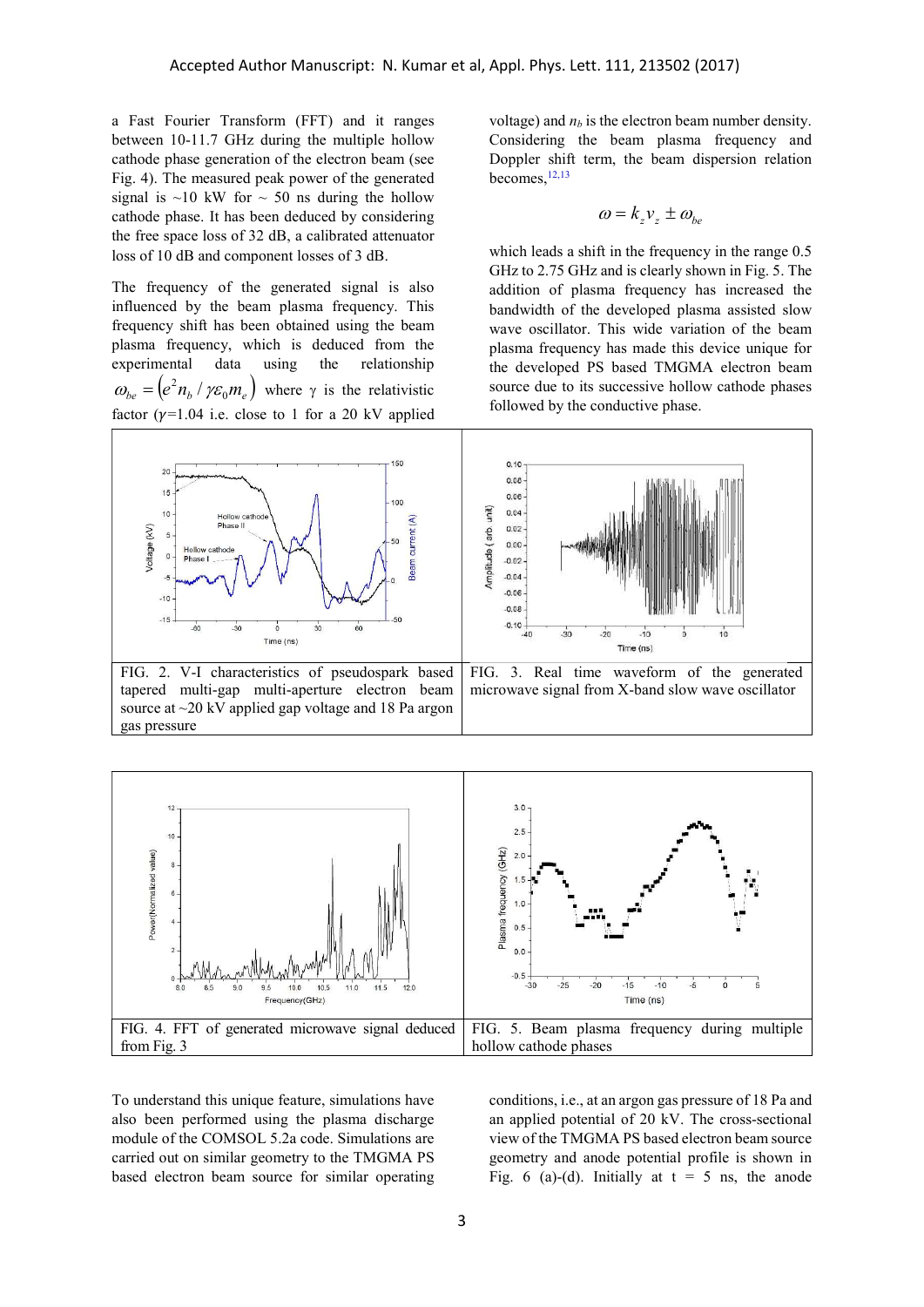equipotential profile is confined in the tapered region and moves slowly toward the hollow cathode region as shown in Fig. 6 (a). The applied gap voltage drops almost completely in a thin layer of plasma sheath adjacent to the cathode surface as time progresses and is shown in Fig. 6 (b) and 6 (c). This can lead to increase in the electron plasma density  $(n_e)$  in the hollow cathode phase because the cathode sheath thickness  $d<sub>c</sub>$  is dynamic and related to the electron density  $n_e$  by the following equation,

$$
d_c = \sqrt{2\varepsilon_0 U_c / en_e}
$$

where  $U_c$  is the voltage drop across the plasma sheath.<sup>12</sup> In the hollow cathode phase, the plasma starts behaving like the anode within a few hundreds of microns from the inner surface of the cathode<sup>14</sup> and it adapts to the cathode morphology as shown in Fig. 6 (c). As the time progresses, it leads to the formation of a virtual anode in close proximity that has the same shape as the cathode, and an extremely high electric field is therefore homogeneously distributed over a large area (see Fig. 6 (d)) where the sheath thickness becomes minimal and the conduction phase occurs. This analysis provides an overall field distribution for the TMGMA PS based source where all the apertures on the anode surface are active.

Further simulations have been carried out to analyze the role of the individual apertures on the field distribution and beam generation during the multiple

hollow cathode phases. In the simulations the apertures of diameter 1mm are radially distributed with a spacing of 1.5 mm between them on three PCDs encircling the central aperture exactly similar to the developed source. The simulation analysis has been performed for the electrical potential profile when the apertures on individual PCD's are active, as well as when all the apertures on all PCDs including the central aperture are active. The results are shown in Fig. 7, where the strength of the positive field inside the backspace of the hollow cathode region is varying and it shows dependency on the distance between the anode aperture and hollow cathode aperture in the tapered gap region. This further shows field variation at the same time at different PCDs. It leads to non-concurrent ignition of the discharge through all the channels and enables generation of the electron beam in multiple stages of the hollow cathode phase followed by the conductive phase. The results are clearly visible in Fig. 8, which confirms the multiple hollow cathode phases as measured in the experiments (see Fig. 2). In fact, the distances of different channels on the anode disc from the single aperture of the hollow cathode are variable, which leads to a delay in electric potential penetration. This plays a major role in energetic electron beam generation from the anode in the multiple hollow cathode phases before going into the conduction phase.